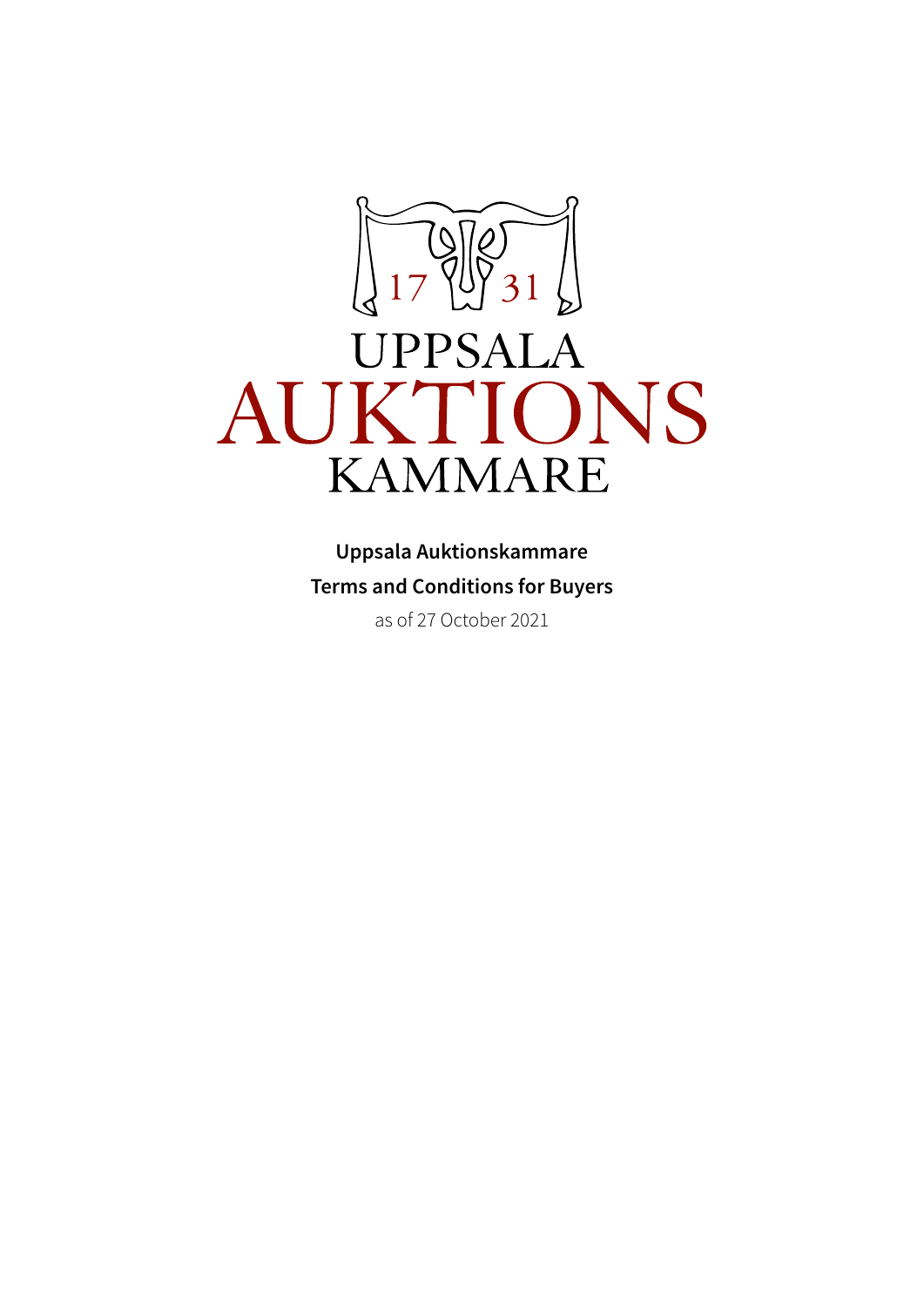# **1. Terms and Conditions**

**1.1** These Terms and Conditions are standard conditions between a bidder/buyer ("the Bidder" or "the Buyer") and AB Uppsala Nya Auktionskammare ("UAK"). They apply to all auctions conducted by UAK. Unless otherwise agreed, they also apply, where applicable, to a "private sale".

**1.2** The current version of these Terms and Conditions is published on UAK's website (www.uppsalaauktion.se). They can also be obtained upon request in printed form from UAK.

# **2. Registration**

**2.1** To participate in an auction, the Bidder must be registered with UAK. Registration may be completed in one of the UAK offices or at www.uppsalaauktion.se.

Registration of a legal entity as a Bidder must be made by an authorised signatory or by a representative with a written power of attorney. The power of attorney shall entitle the authorised person to bind the legal entity to the general terms and conditions of UAK. The person acting on behalf of a legal person is personally responsible for ensuring that he or she has this authority in relation to UAK.

**2.2** The Bidder must provide identification upon registration. The information provided by the Bidder in the registration process must be accurate and complete. The Bidder shall promptly notify UAK in writing of any subsequent changes in his or her registration information.

**2.3** UAK is in its discretion entitled to require that the Bidder, to be allowed to bid at a specific auction, generally or for a specific lot or specific lots, deposits an amount stipulated by UAK in accordance with a procedure assigned by UAK. If the Bidder is the successful bidder and does not pursue his or her purchase, the Bidder accepts that the deposit is forfeited to UAK as standardized damages, without the right to any deduction for the Bidder. If UAK's loss in consequence of the non-pursuing of the purchase by the Bidder substantially exceeds the deposit, UAK is entitled to claim the difference from the Bidder. If the Bidder is not successful in the bidding that the deposit is related to, UAK shall as soon as possible return the deposit to the Bidder, provided that the Bidder is not indebted to UAK for any other reason.

**2.4** Registration is conditional on the Bidder agreeing to these Terms and Conditions.

**2.5** The Bidder acknowledges that before and/or after the registration, UAK may conduct a credit review (or equivalent) of the Bidder.

**2.6** UAK is entitled, at its discretion and without providing reasons, to refuse registration and, where applicable, to deregister the Bidder with immediate effect or with a date to follow. In the event of deregistration, these general Terms and Conditions shall continue to apply to any bids that have already been submitted and purchases that have already been made.

# **3. Sales Are Made on Commission**

**3.1** All lots are sold on commission. Occasionally, UAK may sell lots in auctions for its own account in the few instances where UAK has come to be the owner of such lots while acting within the ordinary framework of its auction business, for example, after a sale has been cancelled.

#### **4. "As Is" Sales and Bidder's Duties**

**4.1** All lots are second-hand and sold as is.

**4.2** Since the lots are sold as is, the Bidder has a duty to conduct a thorough and extensive examination. Lots are sometimes sold with an opinion/certificate from an external expert. UAK is not responsible for the content of such opinion/certificates. The same far-reaching duty of investigation on the part of the Bidder therefore applies to items sold with an opinion/certificate from an external expert.

**4.3** Considering the duty to examine, the Bidder shall determine the state and condition of the lot by means of a careful examination that shall be conducted prior to the auction. UAK shall not carry any liability in the event the Bidder neglected his or her duty to examine and UAK is further relieved from any liability for such things, matters or issues that the Bidder should have discovered upon fulfilling his or her duty to examine.

#### **5. Description of Lots**

**5.1** Catalogue descriptions are made with care, but UAK is not responsible for any incorrect or incomplete catalog descriptions unless such inaccurate or incomplete information is substantial.

**5.2** In determining whether a catalog description is substantially inaccurate or substantially incomplete, inter alia the estimate and origin of the lot shall be considered. The requirements of the catalog descriptions are generally lower for cheaper lots and/or lots comprising of non-Swedish objects than for other lots.

**5.3** The determination of whether a catalog description is substantially inaccurate or substantially incomplete shall be made based on the knowledge available in Sweden and on the consensus among professionals in Sweden at the time of the auction.

**5.4** Catalogue descriptions are not always conclusive. The scope of the descriptions may vary as to the different lots. The descriptions are generally more comprehensive for lots sold on the Important Sales and less comprehensive for lots sold on the Decorative Sales.

**5.5** If the catalog includes information in relation to inter alia authorship, authenticity, age, technique, provenance and condition of the lot, such information is intended only as general information and establishes the basis for the Bidder's own examination and assessment of the lot.

**5.6** Where a catalog description exists in different languages and there is a discord between these, the Swedish version shall prevail.

# **6. Amending and Supplementing the Description of Lots**

**6.1** UAK retains the right to amend and supplement a catalog description before the auction. Any changes or additions will be published on the UAK website. The Bidder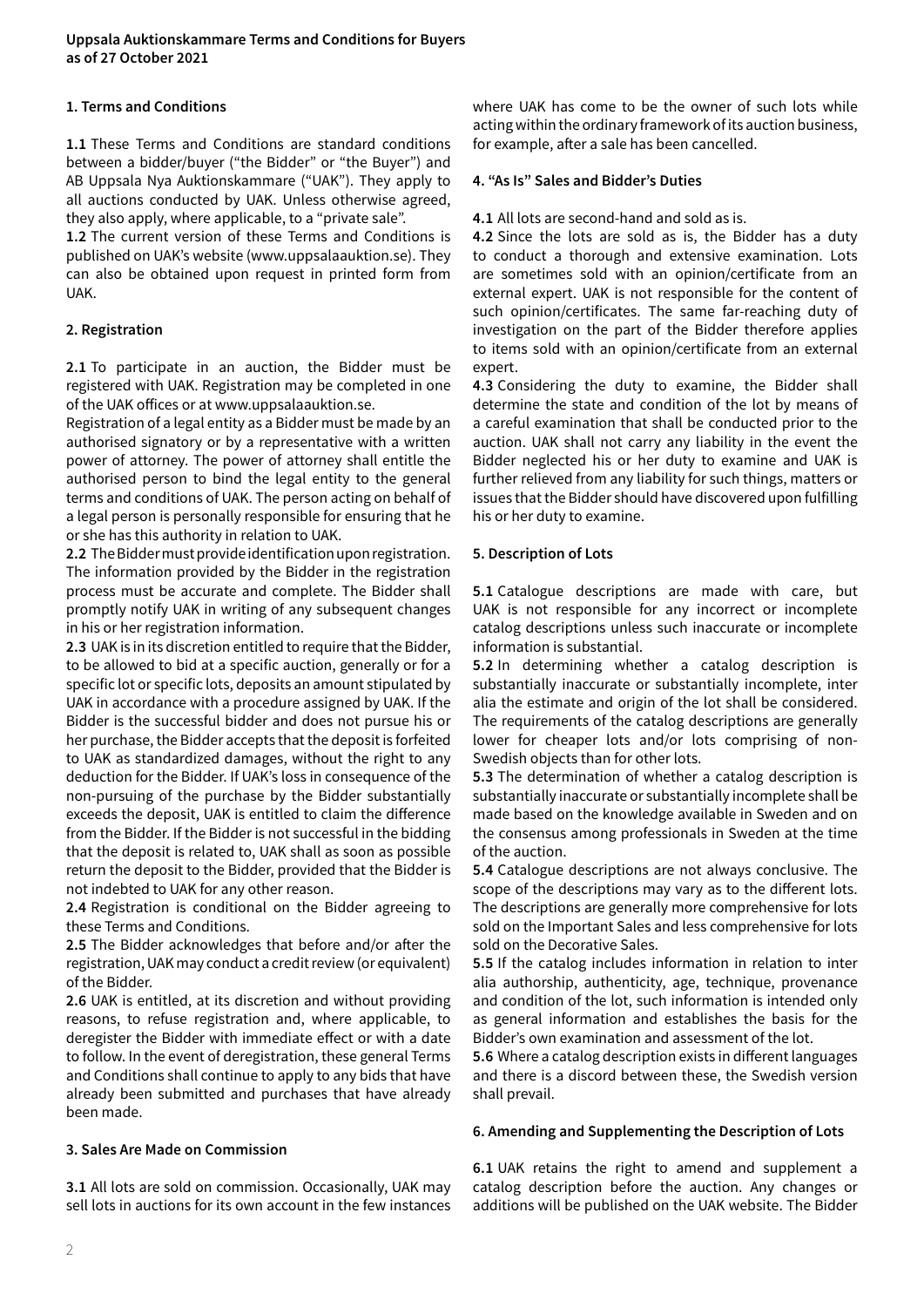is obligated to take notice of any such new information. UAK carries no liability for the Bidder neglecting the duty to do so.

# **7. Condition Reports**

**7.1** UAK may, but is not obligated, to provide, upon the Bidder's request, a separate written condition report about the general conditions of a lot including any damages, repairs or similar information. The information in such a report shall be regarded in the same manner as the information in the catalog description. It is intended for the sole purpose of presenting the Bidder with the opportunity to undertake his or her own examination and appraisal of the lot. The condition report does not consequently relieve the Bidder from his or her own duty to conduct an examination. The liability of UAK for the information included in the condition report is thereby limited to the same extent as for incorrect or incomplete catalog information.

# **8. Liability for Defects**

**8.1** Since all lots are sold as is and since the Bidder carries the duty to examine the lots, UAK's liability for any defects (damage, imperfections or such) of the lots is limited only to substantial errors found in the catalog descriptions. With the exceptions that derive from the following paragraphs in this section, UAK is also liable for defects of lots related to UAK's intentional errors and errors caused by gross negligence.

**8.2** The aforementioned provisions entail that UAK is not responsible for the ordinary wear-and-tear or for minor damages and imperfections, such as canvas hoisting, condition of frames, natural changes in materials, including but not limited to paper discoloration and cracking of wood, even when these conditions are not shown in the catalogue description of a lot. Such defects are not grounds for any claims.

**8.3** Illustrations in catalogues, on the UAK website, or in condition reports are for identification purposes only, and UAK is not liable or responsible in the event that any damages, imperfections or such could not be identified in these images.

**8.4** Clocks, clockwork and mechanical and machine, engine or electricity (battery) operated lots are sold as art objects and UAK is not responsible for such objects operating as timepieces or otherwise in any technical manner. The aforementioned also applies to motor vehicles and toys.

**8.5** UAK shall never be liable for information concerning any lots that may be provided orally.

**8.6** UAK's liability for any defects of the lots applies only in relation to the Consignor and the Buyer of the lot. UAK has no liability in relation to any non-successful bidders or any other third parties.

# **9. Claims, Limitation of Liability**

**9.1** Any defects shall always be made known to UAK immediately after the Buyer has noticed or should have noticed the defect, and in any event within 14 calendar days from the auction date. Objections concerning the originator

of the work may be made up to two years from the day of the auction. In order for a claim regarding authorship to be deemed to have been made within the two-year period, the Buyer must, unless UAK grants an exception in writing, submit to UAK within this period written signed opinions from two independent generally recognised experts regarding the author in question, who certify without reservation that the author of the item in question is someone other than the author indicated for the item. The experts shall be independent both of the Buyer and of each other. The experts must also have valid liability insurance covering any liability that may arise in the event of incorrect certification. The Buyer shall demonstrate that such insurance exists. The cost of the independent experts shall be borne by the Buyer, unless otherwise goes from a judgement or is agreed by the Buyer and UAK. If, after a claim has been made, the Buyer and UAK do not reach agreement, the Buyer must bring legal action against UAK within three years of the auction date for the claim to remain valid.

**9.2** All complaints shall be made in writing.

**9.3** If the specified deadlines and forms for submitting a claim are not observed, the Buyer is not entitled to seek relief for any defects.

**9.4** UAK has the right, at its own cost, to rectify any errors or defects in the lots sold for which UAK is responsible, including allowing for the repair of damaged lots. If the value of a lot is subsequently lower than it would have been if the error or defect had not been present, the Buyer is further entitled to an equitable reduction in price.

**9.5** Where substantial damages are present for which UAK is responsible, the Buyer has the right to cancel the purchase. **9.6** If UAK has the right to correct the errors or omissions by repairing the actual lots and/or to reduce the price, UAK (but not the Buyer, if it does not involve a substantial error or omission) may instead choose to cancel the purchase.

**9.7** UAK's liability in relation to the Buyer for defects shall always be limited to at most, and only upon the recovery of the lot, the refund of the hammer price plus commission, VAT and any resale rights. The Buyer is not entitled to further compensation. UAK is thus not responsible for any indirect damages that the Buyer may have suffered or for the Buyer's own costs incurred in conjunction with a claim.

# **10. Estimate and Reserve Price**

**10.1** The estimate of a lot is based on a conservative valuation completed by UAK. The estimate serves as guidance only. The final hammer price may differ significantly, either upwards or downwards, from the estimate.

**10.2** All estimates are made in Swedish crowns (SEK).

**10.3** For guidance to Bidders, some estimates may be listed in currencies other than SEK, whereby a rounded approximate exchange rate may be used from the time the catalogues are printed or published.

**10.4** The lots that are auctioned receive a reserve price. Reserve prices are never made known to prospective buyers before the bidding is made public. Reserve prices do not exceed the estimates (lower estimate if a range is provided). Lots are not to be sold below the reserve price.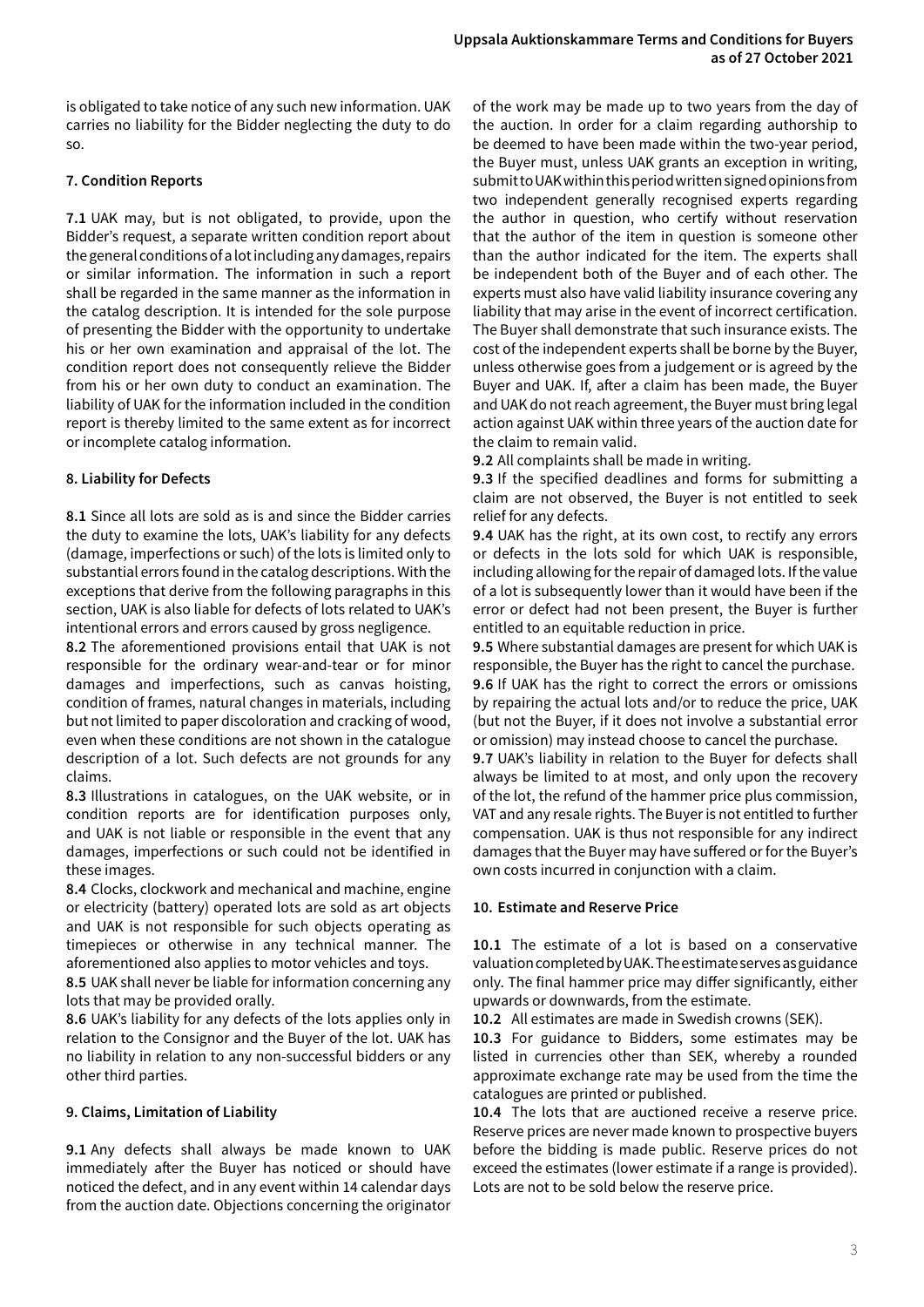#### **11. General Conditions for Bidding**

**11.1** A submitted bid is binding on the Bidder until a possibly higher bid has been submitted.

**11.2** A submitted bid may not be withdrawn unless explicitly provided by these Terms and Conditions, as observed in paragraphs 13.5 and 14.7–8.

**11.3** All bidding is done in Swedish crowns (SEK).

**11.4** The Bidder is required to be registered and to prove his or her identity with UAK.

**11.5** UAK retains the right to require the Bidder to provide security or to provide references, which shall be deemed acceptable at the discretion of UAK. UAK also retains the right to determine an upper limit on the Bidder's total purchase.

**11.6** UAK retains the right, without providing reasons, to reject bids which were submitted prior to an auction in writing or via the Internet or by telephone and to refuse the Bidder to participate in the bidding in real time or in the auction hall and, where appropriate, to expel the Bidder from UAK's premises.

**11.7** With identical bids, the first bid receives priority.

**11.8** The auctioneer (the announcer) decides which sum shall determine that a bid is a new bid. This determination is done with regard to the price level in the ongoing bidding

#### process.

**11.9** The winning Buyer of a lot is the bidder who submits the highest bid. This bidder enters into a binding contract to purchase the actual lot.

**11.10** UAK conducts all auctions, both Important Sales and Decorative Sales, as hammer auctions. The fact that the Bidder participates in such an auction at a distance by means of a written absentee bid, an Internet bid or a telephone bid does not mean that such bids have not been submitted at a hammer auction. There is therefore no right of withdrawal, regardless of the manner in which the bid was submitted; see Chapter 2, Section 11 (10) of the Swedish Distance Contracts and Off-Premises Contracts Act (2005:59).

**11.11** In the event of identical bids, uncertain bidding or disputes related to an ongoing bidding, the auctioneer shall decide which bid shall be given priority to effectuate a purchase or whether the bidding shall be reopened.

**11.12** It is not permitted for the Bidder, whether on his or her own or by means of someone else, to manipulate the bidding process.

**11.13** The decision of UAK and/or the auctioneer, under this section 11, is without appeal and carries no liability even if incorrect and it were to cause the Bidder damages.

#### **11.14** Bids may be submitted as follows in relation to the type of auction that occur:

|                                                                                                                   | <b>Important Sales</b> | <b>Decorative Sales</b> |
|-------------------------------------------------------------------------------------------------------------------|------------------------|-------------------------|
| In-person bids in the auction hall                                                                                | Yes                    | Yes                     |
| Written absentee bids that are submitted in person or that are $\vert$ Yes<br>sent by fax, e-mail or regular mail |                        | No                      |
| Internet bids submitted before the hammer auction begins                                                          | Yes                    | Yes*                    |
| Internet bid in real time during the auction                                                                      | Yes                    | Yes                     |
| Telephone bids                                                                                                    | Yes                    | Yes                     |

*\*/ Note! Internet bids submitted before the hammer auction begins may not be revoked on the Decorative Sales* 

**11.15** In addition to these general bidding conditions, as prescribed by this Section 11, specific conditions for different forms of bids shall apply, as set out in sections 12 through 16.

#### **12. Specifics about In-person Bidding in the Auction Hall**

**12.1** Bidding in the auction hall may take place both at the Important Sales and at the Decorative Sales.

**12.2** A bidder who wishes to bid in the auction hall shall apply for an auction paddle with a unique bidding number before the auction begins.

**12.3** A bid is submitted by the Bidder when he or she clearly holds up his or her auction paddle, or when such bid is made with any other clear sign or with a clear voice. The winning bidder shall always display his or her auction paddle for proper registration of the purchase after the hammer has struck.

**12.4** A bid delivered in the auction hall is binding and irrevocable until a possibly higher bid has been submitted.

#### **13. Specifics about bidding by written absentee notice**

**13.1** Written absentee bids may be received for the Important Sales but not for the Decorative Sales.

**13.2** Written absentee bids may be submitted in person to UAK or sent via e-mail.

**13.3** Written absentee bids shall be submitted to UAK at the latest two hours before the start of the auction that includes the actual lot.

**13.4** When a Bidder has submitted a written absentee bid, UAK will bid on behalf of the Bidder in the most favourable manner possible, up to the maximum bid.

**13.5** A written absentee bid may be withdrawn no later than three hours before the start of the auction that includes the actual lot. Any revocation must be in writing.

**13.6** The Bidder is responsible for purchases that may result from a written absentee bid being unclear or incorrect, from any written errors or for any other reasons. In the event of an inconsistency among various specifications in a written absentee bid, the reference to an auction number receives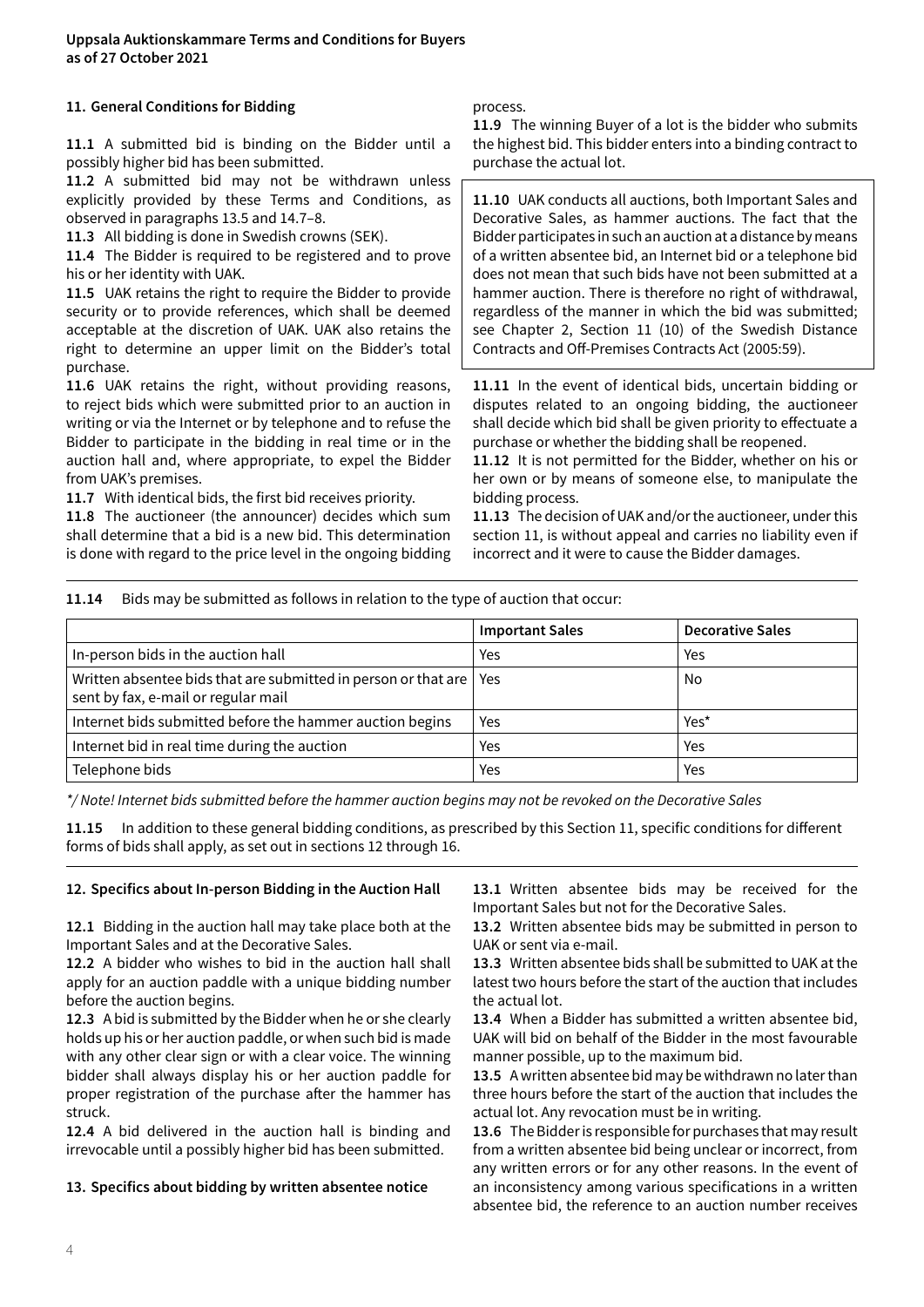precedence over other specifications and UAK is entitled to assume that the auction number is listed correctly without checking with the Bidder.

**13.7** The submission and the possible revocation of a written absentee bid is made at the Bidder's own risk and UAK is not responsible for any delays resulting from errors, delays in telecommunications or data transmission, or any other technical disruptions. Neither is UAK responsible for any damages that may occur if UAK neglects to execute a written absentee bid. Anyone who surely wants to participate in an auction is therefore invited to attend the auction in-person in the auction hall.

#### **14. Specifics about Internet bids submitted before the hammer auction begins**

**14.1** Before the hammer auction begins, absentee bidding via Internet may be received both for the Important Sales and for the Decorative Sales. Different rules apply, however, for bids made at the different types of auctions, as explained below, including that internet bids may not be revoked in the context of the Decorative Sales.

**14.2** Absentee bidding via the Internet requires that the Bidder has an Internet customer account registered with UAK. Application for Internet customer account must be made well in advance of the actual auction.

**14.3** For Important Sales, absentee bidding via the Internet must be submitted to UAK no later than 15 minutes before the time announced for the start of the auction. UAK is entitled, but not obligated, to also accept bids which are submitted after such time. Absentee bidding via the Internet for Decorative Sales must be submitted to UAK no later than immediately before the time announced for the start of the auction.

**14.4** The Bidder can check under "My Bids" which is found under "My Pages" on UAK's website whether an absentee bid which has been submitted via the Internet has been registered.

**14.5** When a Bidder submits an absentee bid via the Internet, UAK will bid on behalf of the Bidder in the most favourable manner possible, up to the maximum bid.

**14.6** On the Decorative Sales (but not on the Important Sales), the bidding is reported on the UAK website also ahead of the auction transferring to a hammer auction without the apparent identity of the bidder and without the maximum bid submitted being disclosed. The Bidder who has submitted the highest bid at the time when a Decorative Sale turns into a traditional hammer auction shall procure the lot if no higher bid is submitted in the auction hall, through the Internet in real time, or via telephone. During the hammer part of the auction, absentee bids previously received via the Internet will be monitored in the same manner, up to the specified maximum bid, as bids received in connection with an Important Sale.

**14.7** An absentee bid via the Internet that relates to an Important Sale may be withdrawn no later than three hours before the start of the auction that includes the actual lot. Any revocation must be made via the Internet.

**14.8** Since the Decorative Sales are conducted as open auctions where incoming bids are continuously presented, any bid submitted via the Internet in relation to such auctions may not be withdrawn and is therefore non-revocable.

**14.9** The Bidder is responsible for purchases that are completed by means of an absentee bid via the Internet, even when such purchases are the result of a bid being unclear or incorrect due to errors in writing or for any other reasons.

**14.10** The submission of absentee bids via the Internet and any possible withdrawal of such bids (where withdrawal is allowed according to the aforementioned terms) shall be made at the Bidder's own risk and UAK is not responsible for any delays resulting from errors, delays, or inadequacies in telecommunications or data transmission, or any other technical disruptions. Neither is UAK responsible for any damages that may occur if UAK neglects to execute an absentee bid via the Internet. Anyone who surely wants to participate in an auction is therefore invited to attend the auction in-person in the auction hall.

#### **15. Specifics about Internet Bidding in Real Time During a Hammer Auction**

**15.1** Internet bidding in real-time during a hammer auction may be made both for the Important Sales and for the Decorative Sales.

**15.2** Bidding via the Internet in real time entails that the Bidder participates in the auction during real time via the Internet.

**15.3** Bids via the Internet in real time require that the Bidder has an Internet customer account registered with UAK. Application for Internet customer account must be made well in advance of the actual auction.

**15.4** Bids via the Internet in real time are binding and irrevocable until a possibly higher bid has been submitted.

**15.5** The Bidder is responsible for purchases that are completed by means of a bid which is linked to the Bidder's log in real time, even when such bid, for example, has been given by mistake.

**15.6** Bidding via the Internet in real time shall take place at Bidder's own risk and UAK is not responsible for any delays resulting from errors, delays or inadequacies in telecommunications or data transmission, or any other technical disruptions. Anyone who surely wants to participate in an auction is therefore invited to attend the auction in-person in the auction hall.

# **16. Specifics about Telephone Bids**

**16.1** Telephone bids may be made both for the Important Sales and for the Decorative Sales.

**16.2** Bidding by telephone means that the Bidder participates in the auction in real time by telephone.

**16.3** Bidding by telephone assumes that the Bidder informs UAK of his or her intent to participate in this manner, at the latest by 18:00 (Swedish time) the day before the actual auction day, while additionally UAK has the capacity to receive the telephone call by means of an available telephone line.

**16.4** A Bidder who applies to participate by telephone shall indicate, in his or her application, the lots on which the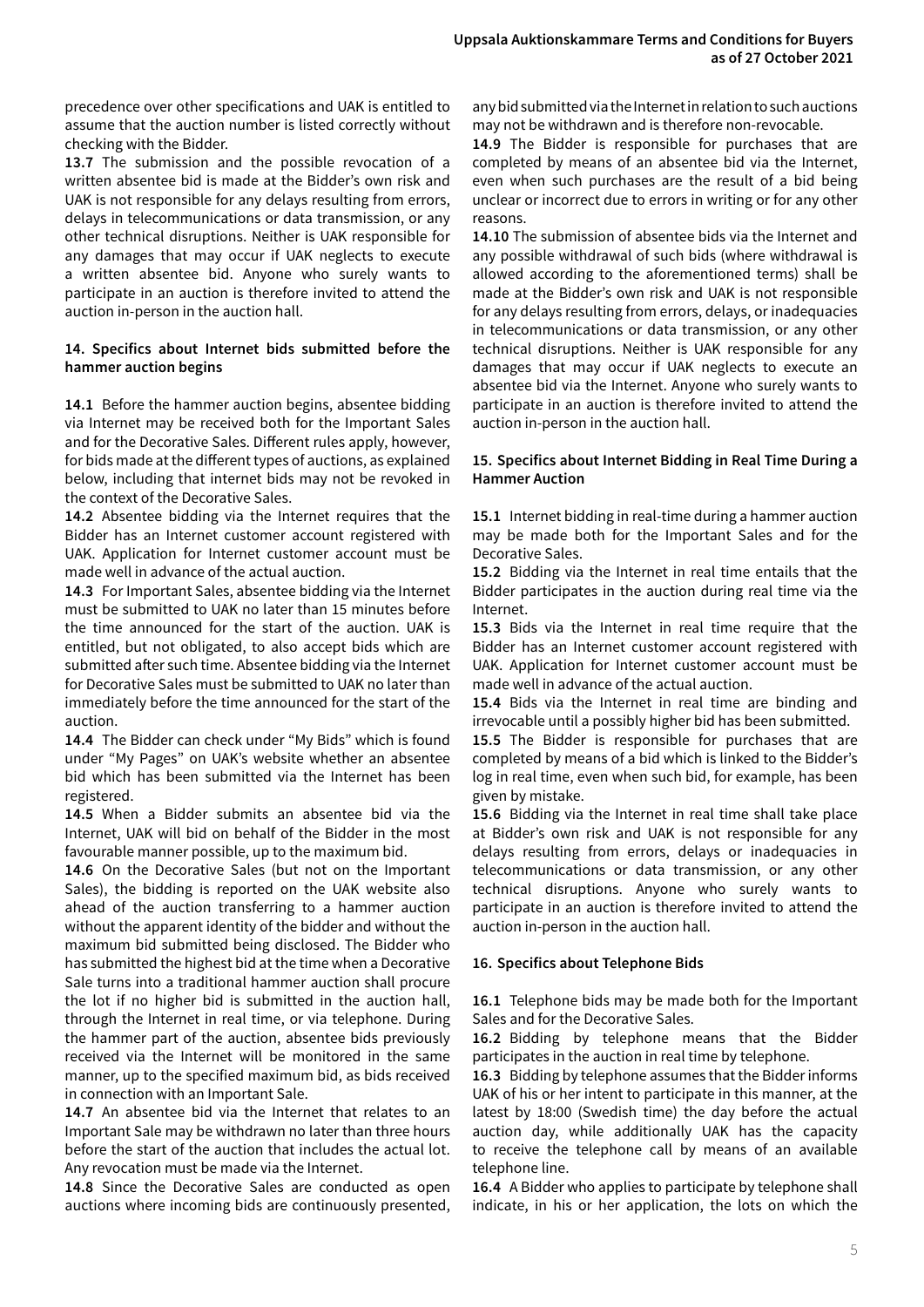Bidder wants to bid over the telephone and the telephone number where the Bidder wishes to be called during the auction. UAK shall confirm by e-mail a Bidder's registration to telephone bidding.

**16.5** A person who applies to bid by telephone commits to bid at least the estimate (lower estimate if a range is provided) for the lots that the Bidder stated in the application.

**16.6** Bids submitted by telephone are binding and irrevocable until a possibly higher bid has been submitted.

**16.7** The Bidder is responsible for purchases that are completed as a result of an unclear or incorrect telephone bid.

**16.8** Telephone bidding shall be conducted on the Bidder's own risk and UAK is not responsible for interruptions, delays or other disruptions in telecommunications transmission or any other technical disruptions that prevent or hinder bidding. UAK is not liable for damages that may occur if UAK omits to call up a Bidder who signed up to participate by telephone bidding. Anyone who surely wants to participate in an auction is therefore invited to attend the auction inperson in the auction hall.

**16.9** During a phone bidding process, UAK retains the right to record calls for documentation purposes.

# **17. Purchase Transfers**

**17.1** Purchase transfers or other assignments regarding a person other than the winning Bidder on a lot are not permitted.

# **18. Purchasing Fees**

**18.1** When buying at the Important Sales, a bidder commission of 22.5 percent including VAT (18.0 percent excluding VAT) is added to the hammer price.

**18.2** When buying at the Decorative Sales, a bidder commission of 22.5 percent including VAT (18.0 percent excluding VAT) is added on the hammer price. On the Decorative Sales, an additional fixed fee of 50 SEK including VAT (40 SEK excluding VAT) will be applied for every lot sold at the auction.

**18.3** Value-added-tax (VAT) is payable on commissions and fixed fees but not on the hammer price. No input VAT may therefore be deducted from the hammer price.

**18.4** On the lots submitted from outside the EU, an additionally import VAT of currently 12.0 percent applies. Lots which are affected by this are specifically marked on the UAK website.

**18.5** For lots that are protected by copyright law (usually this includes glass, prints, ceramics, paintings, furniture, silver and textiles, but not objects produced in more than a limited number of copies), the rules on compensation for resale rights as found in sections 26 n – 26 q of the Swedish Law (1960:729) on Copyright in Literary and Artistic Works (the so-called Droit de suite or the resale rights) will apply. Compensation is payable up to a maximum of five percent and is charged for lots sold during the originator's lifetime or 70 years thereafter. Compensation is not payable on sales where the hammer price is less than five percent of "prisbasbeloppet" (currently 2,380 SEK). Lots subject to

resale rights are marked in the auction catalogues with the letter "D".

**18.6** The Bidder's commission fee and, where appropriate the fixed fee and/or the fee related to resale rights along with the applicable import VAT, if any, shall be paid by the Buyer.

# **19. The Auction Results**

**19.1** The Bidder is required to verify if any submitted bid resulted in a purchase.

**19.2** After the auction, the buyer will receive a written confirmation by e-mail or post about any successful purchase.

**19.3** The list of the final prices is published on the UAK website.

# **20. Payment**

**20.1** All payments shall be made in Swedish crowns (SEK). The Buyer is responsible for any exchange fees and currency fluctuations.

**20.2** Full payment of auction lots shall be provided to UAK no later than ten calendar days after the last auction day of the auction round where the lot was sold.

**20.3** Payment shall be made either by deposit in the UAK bankgiro account, plusgiro account or bank account or by Swedish bank card or by some major credit cards. When paying by card, the credit-card transaction fee levied by the credit card company (up to 2.5 % of the total) will be added. UAK does not accept cash payments.

# **21. Non-payment**

**21.1** If full payment is not received on time, UAK will charge interest at 24 percent per annum on any outstanding amount. UAK also retains the right to charge a late-payment fee, in accordance with Swedish Regulation (1981:1057) for the compensation of debt recovery costs. UAK is additionally entitled to compensation for reasonable expenses resulting from debt collection and the performance of any other legal services in connection to proving and enforcing the claim and the recovering thereof.

**21.2** In case of non-payment, UAK may also exercise at its discretion its rights by either immediately or at a later time cancel the sale and claim compensation for damages (including reimbursement of reasonable legal expenses) or without special notification to the Buyer sell, on its own or by external means, on the Buyer's behalf the lot in question whether in the course of an auction or as otherwise deemed fit. If such event occurs, UAK alone may determine the estimate and reserve price to be applied, including the option that no reserve price shall be applied. When exercising its rights, UAK shall act reasonably and provide reasonable attention to the Buyer's interests in relation to the sale. If a lot is sold in this manner, UAK shall retain payment of outstanding claims and the costs of the sale from the purchase price. Any excess amount shall be paid to the Buyer. If the sale price is insufficient to cover UAK's debts and selling costs, the Buyer is obligated to pay the difference therein.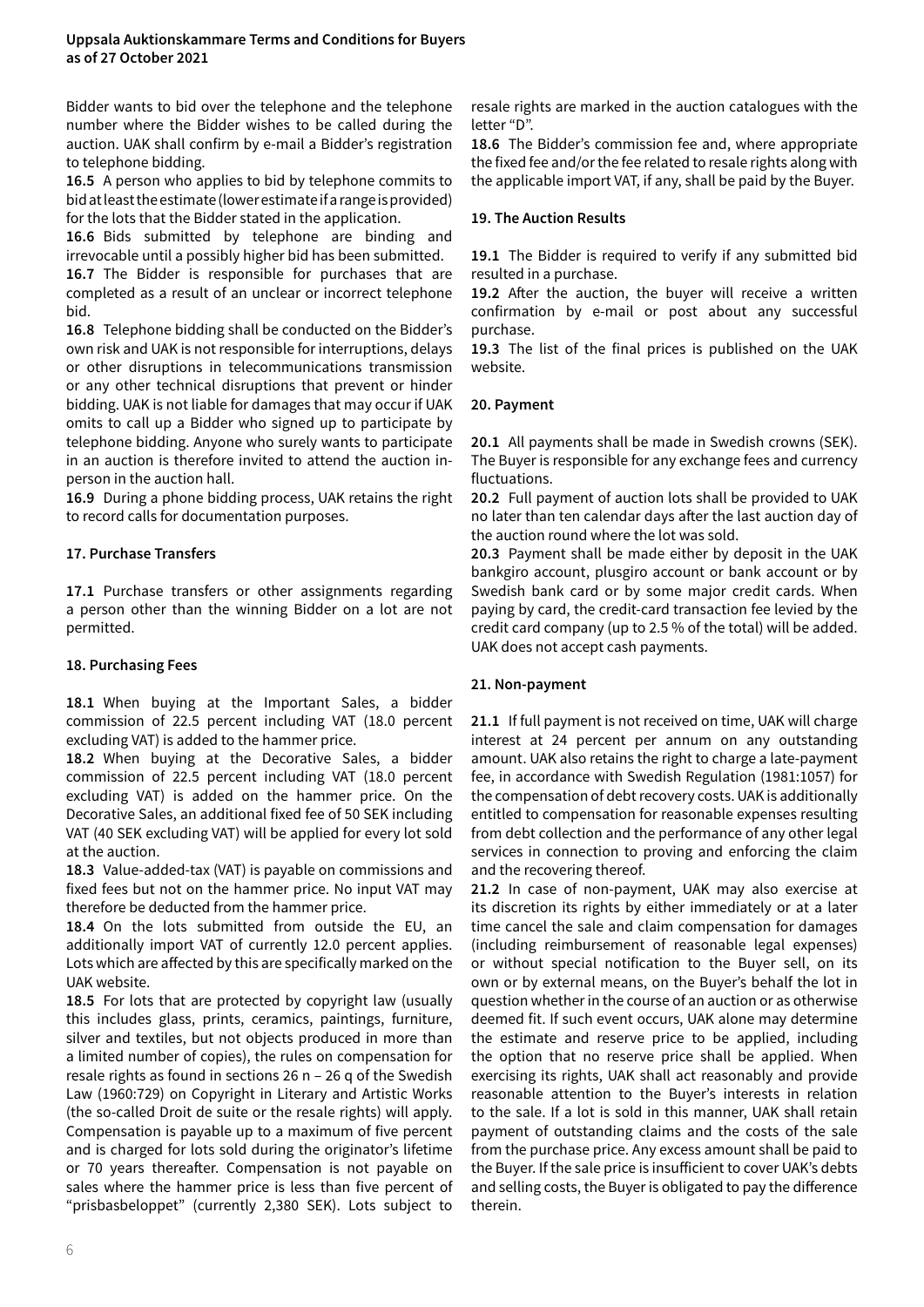# **22. Retrieval**

**22.1** The Buyer must retrieve the auctioned lots no later than ten calendar days after the last auction day of the auction round when the lot was sold. No lots may however be retrieved before full payment has been provided to UAK. If UAK, as an exception, allows payment to the Consignor before the Buyer has paid to UAK, the Consignor assigns the ownership of the lot to UAK.

**22.2** If a lot is not retrieved within the prescribed period, UAK will charge a storage fee of 50 SEK including VAT (40 SEK excluding VAT) for each calendar day that the lot is not retrieved. For furniture and other bulky lots, a double storage fee will be charged. Alternatively, UAK retains the right to send lots not picked up on time to a forwarding company for storage. The Buyer shall then be liable to pay the actual costs charged by the forwarding company. In addition, the rules in the Swedish Act (1985:982) on merchant's right to sell goods which have not been retrieved shall be applied.

**22.3** UAK also retains the right to sell, on its own or by external means, at auction or otherwise, a lot that is not picked up within 30 calendar days from the last auction day of the auction round where the lot is sold. At such sale, the relevant paragraphs concerning "non-payment" from section 21 shall apply.

**22.4** UAK's liability for sold lots is limited to the lowest of the hammered price together with the bidder commission with additions and 10,000,000 SEK per lot. For lots that are not retrieved in due time, UAK carries no liability after the ten-day collection period. Consequently, any auction lot that is not collected in due time will be stored at the buyer's risk.

**22.5** The transportation of auction lots from the UAK premises to the Buyer shall be paid by the Buyer. It is the responsibility of the Buyer to arrange such transportation whether by him or herself or with the help of a third-party. UAK may assist with arranging transportation, but it assumes no responsibility for the performance of any transportation services. The risk associated with a purchased lot transfers to the Buyer when the lot is transferred out of the UAK premises, if the transfer of risk has not already passed to the Buyer under article 22.4. The buyer is consequently advised to ensure that any transportation service is adequately insured. If UAK undertakes in exceptional circumstances to execute the transportation of a lot to the Buyer such transportation shall be at the Buyer's risk.

**22.6** UAK has the right to withhold a sold lot if a person other than the Buyer claims ownership or other rights to the lot and it is not obvious who is the rightful owner or otherwise has the right to dispose of the lot. The right to withhold the lot shall continue to apply until such time as there is a final and binding judgment or agreement establishing who was entitled to the lot.

#### **23. Force majeure**

**23.1** UAK is not responsible for damages caused by circumstances that UAK had not known or could not have foreseen, for example such as changes in legislation, government action, currency restrictions, war or

terrorist acts, pandemic, extreme weather, fire or other accidents, errors in transmission or networks, shortages of transportation, general shortage of goods, lockouts, strikes, boycotts and blockades or other similar circumstances. These provisions apply regardless of whether the failure occurs in Sweden or abroad. In respect to strikes, lockouts, boycotts and blockades, the reservation applies even if UAK has taken, or is subject to, such actions. To relieve UAK from its obligations, the circumstances should prevent or significantly hinder UAK meeting its obligations in a timely manner.

**23.2** If UAK's performance of certain obligations is delayed by more than 180 calendar days due to a force majeure, the Buyer may cancel the current purchase without liability. The termination must be in writing. Upon such termination, neither UAK nor the Buyer is entitled to compensation from the other party.

#### **24. Rights to Photographs**

**24.1** UAK ordinarily photographs the auctioned lots. UAK retains the right to reproduce, without the permission of or compensation to the Buyer, such representation of sold lots in its promotional materials or in any other context it deems fits and it may further disclose the price at which such lots were sold.

#### **25. Video and Audio Recording**

**25.1** UAK retains the right to conduct audio or video recordings on its display facilities and auction premises. UAK shall also be entitled to record telephone and video calls and such like in which UAK participates. Such video and audio recordings may only be used in relation to disputes or criminal investigation.

# **26. Signing of documents, communications with UAK**

**26.1** Signing of documents may be executed, either in the traditional way by wet ink or, if so approved by UAK, by secure electronic signing (BankID or similar device).

**26.2** UAK is not responsible for any damage that may occur as a result of interruptions or delays in telephone and data communications, general mail traffic or if it is not possible to contact UAK for any other reason. All communications to UAK are thus made at the risk of the sender.

# **27. Personal Information, Money Laundering etc.**

**27.1** UAK's treatment of Personal Information is regulated by the EU General Data Protection Regulation<sup>1</sup>.

**27.2** Any personal information that is submitted by the Bidder to UAK may be used by UAK and service providers retained by UAK in the administration and fulfilment of UAK's contractual obligations whether in relation to the Buyer, other customers, the auction business of UAK in general or to fulfil any such obligations required by law (for

<sup>1</sup> Regulation (EU) 2016/679 of the European Parliament and of the Council of 27 April 2016 on the protection of natural persons with regard to the processing of personal data and on the free movement of such data, and repealing Directive 95/46/EC (General Data Protection Regulation).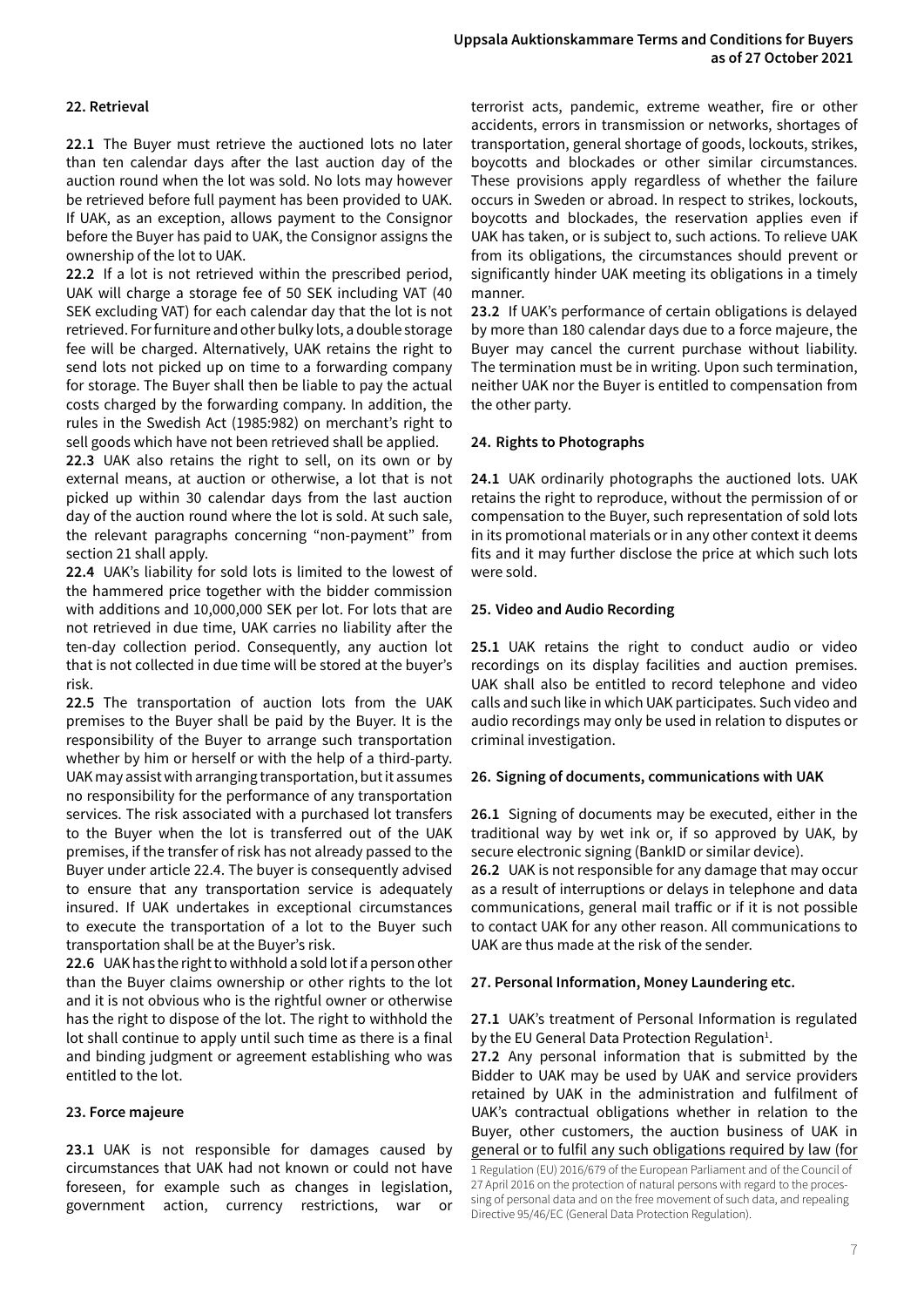#### **Uppsala Auktionskammare Terms and Conditions for Buyers as of 27 October 2021**

example disclosure requirements under tax law) or to fulfill obligations of public interest (for example cultural history documentation including provenance information and criminal investigations etc.). Personal data that is submitted by the Bidder to UAK may be used by UAK for market or customer analysis, for statistics purposes and for marketing, such as sending newsletters and invitations to events. For all of the purposes thus specified, personal data may be shared with third parties, however only to the extent necessary in the specific case. UAK does not sell or in any other way share any personal information with third parties for third parties' marketing. UAK may also not use any personal information for the purpose of general marketing by telephone. Personal information may be shared with an external dispatcher in order for the dispatcher to act as required by these Terms and Conditions, however only to the extent necessary in the specific case.

**27.3** The Bidder agrees to the treatment of personal information as set out in these Terms and Conditions. The Bidder also agrees that personal data collected from the Bidder may be supplemented with information obtained from public and private sources.

**27.4** For UAK to fulfil obligations required by public interest, personal information that is submitted by the Bidder to UAK may be saved for more than ten years.

**27.5** Those wishing to correct or receive information about their personal data processed by UAK or to request that the personal information is not used for marketing purposes may request this in writing free of charge to the following address: Uppsala Auktionskammare, Attention Personuppgiftsansvarig, Box 184, SE-751 04 Uppsala, Sweden.

**27.6** UAK is applying the Swedish Act (2017:630) on Prevention of Money Laundering and Terrorist Financing in relation to its entire business. This Act implements mandatory EU-directives. Additional personal information can consequently be handled by UAK.

**27.7** In addition to what's been stated in this paragraph, UAK applies a specific data protection policy. This policy is available at www.uppsalaauktion.se. In the event of any conflict between this Terms and Conditions and the data protection policy, this Terms and Conditions shall apply.

# **28. Confidentiality**

**28.1** UAK undertakes to retain and treat a Bidder's personal and business information in a confidential manner and only to disclose such information to third parties in relation to criminal investigation or as otherwise required by law. The confidentiality may, however, be breached to the extent necessary to deter or prevent crime and to protect UAK's interests in connection with disputes, potential disputes and legal proceedings.

# **29. Consumer Protection Legislation**

**29.1** To the extent that mandatory Swedish consumer protection legislation such as the Swedish Consumer Sales Act (1990:932), contains conditions that are more onerous to the Bidder than these Terms and Conditions, the conditions of the mandatory legislation apply instead, provided that the Bidder acted as a consumer.

# **30. Code of Ethics**

**30.1** In addition to these Terms and Conditions, UAK shall apply the ethical rules that are promulgated from time to time by the Swedish Association of Auctioneers. These rules are available on www.auktionsforeningen.se.

# **31. Language**

**31.1** These Terms and Conditions are available in Swedish and English. In the event of any discord between these, the Swedish version shall prevail.

# **32. Modification of Terms and Conditions**

**32.1** Any individual changes or additions to these Terms and Conditions are only valid if they are confirmed by UAK in writing.

**32.2** UAK may modify these Terms and Conditions at any time. An amendment shall enter into effect when it has been published on the UAK website and it shall apply to bids submitted after the effective date. Unless compelling reasons dictate otherwise, the general terms and conditions applicable to a particular auction will not change after the catalogue for that auction has been published.

**32.3** It is the responsibility of the Bidder to keep him or herself updated about the current applicable version of these Terms and Conditions.

# **33. Dispute Resolution and Applicable Law**

**33.1** Any disputes shall be settled in accordance with Swedish law by a Swedish court with the District Court of Uppsala as the court of first instance. UAK is also entitled, but not obligated, to bring legal proceedings against the Bidder/ Buyer in a court where the Bidder/Buyer is domiciled. If the Bidder/Buyer is sued where he is domiciled, UAK has the right, to the extent possible, to choose whether the dispute is to be decided under Swedish law or the law applicable where the Bidder/Buyer is domiciled.

**33.2** To the extent that Swedish law permits, UAK retains the right to determine that a dispute, instead of being taken to court, shall be settled by arbitration pursuant to the following arbitration clause:

Any dispute, controversy or claim arising out of or in connection with these standard Terms and Conditions and any individual alterations or additions thereto, or the breach, termination or invalidity thereof, shall be finally settled by arbitration in accordance with The Swedish Arbitration Act (1999:116). The seat of arbitration shall be Stockholm. The language to be used in the arbitral proceedings shall be Swedish. In assessing whether there are reasons to refer a dispute to arbitration, UAK shall consider inter alia the amount in dispute, the complexity of the dispute, the need for a quick and/or confidential procedure and any other good reasons. UAK undertakes to exercise its rights under this paragraph reasonably.